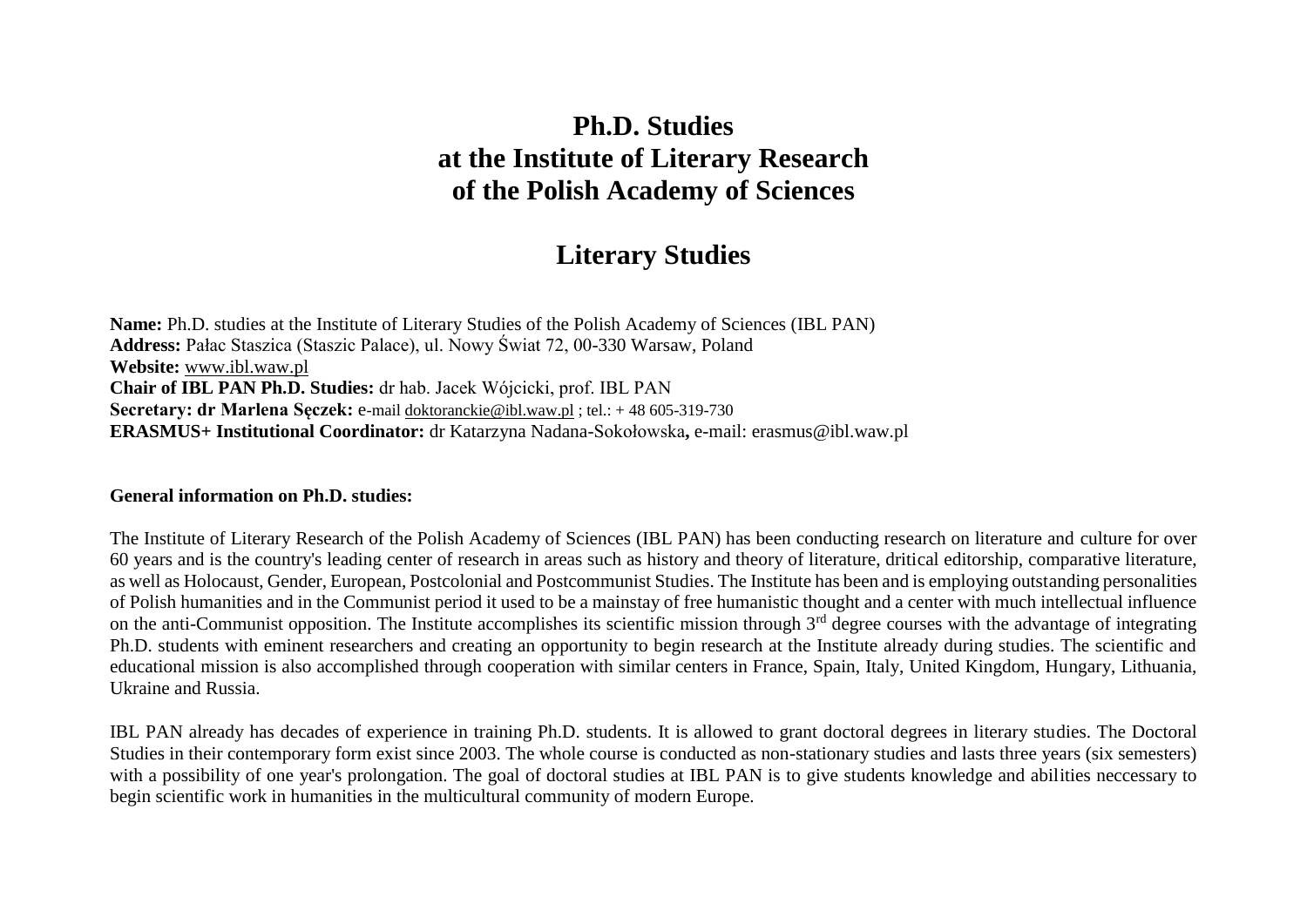Seminars and conversatories are organized in two-week intervals on Fridays and Saturdays.

The winter semester runs from early October until late January and the summer semester – from the second half of February until late June.

Our tutors are outstanding scientists representing mostly the Polish Academy of Sciences.

The study program is not meant to present all elements of literary studies in a systematic way, but their purpose is to give significant insight into various disciplines through the prism of contemporary questions and problems and to show the relevance of broadly understood borders of literature and literary studies with philosophy, anthropology, psychoanalysis etc.

During the whole course (3 years) a doctoral student should gain 60 ECTS points.

### **OFFER for Ph.D. students participating in ERASMUS+ program**

ERASMUS participants will encounter a friendly environment which is open to various forms of cooperation.

Ph.D. students who spend time at IBL PAN during their Erasmus program have an opportunity to choose courses (without having to meet requirements for individual study years) and study mode, so that they can pursue their scientific interests and gain the number of ECTS points they need.

Every Erasmus participant can visit seminars and coducting their own research.

#### **Conducting one's own research on a particular subject** presumes:

- individual consultations with a scientific tutor selected from IBL PAN employees (at least 10 hours of consultation in one semester);
- a measurable outcome accepted by the tutor (for example an article accepted for print of seminar presentation).

It is possible to gain **5 ECTS points** during one semester by conducting one's own research.

All classes are in Polish, so doctoral students who want to visit them have to speak Polish at a level which allows active participation. Beside other requirements determined by the tutor for every course, attendance has much influence on passing and gaining the required number of ECTS points.

#### **IMPORTANT! The maximum amount of points to be gained in one semester is 17.5, including:**

**12.5 points for participation in classes;**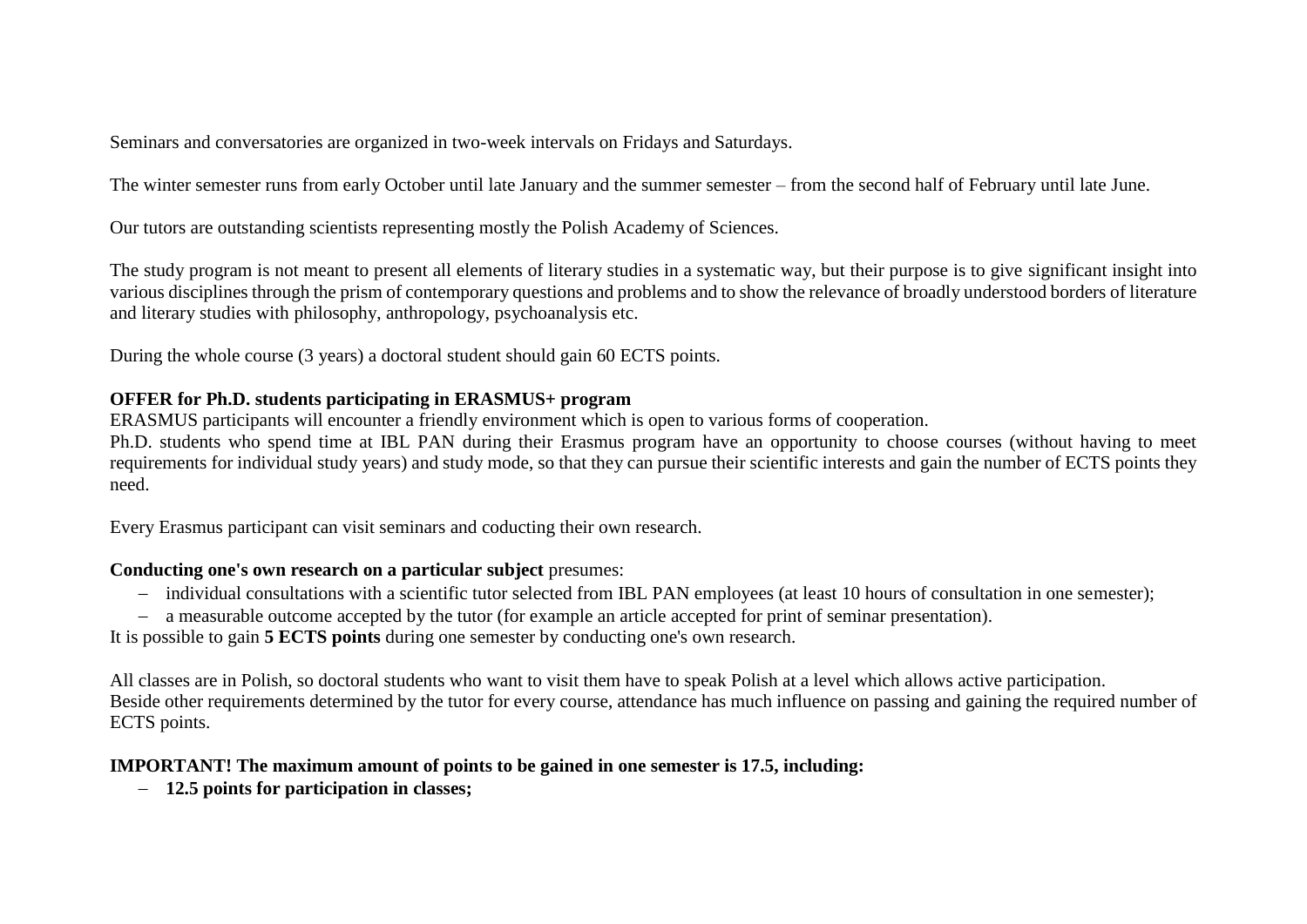#### **5 points for individual work on a project with a measurable outcome.**

#### **Practical and general information:**

- All classes take place in the same building: the Staszic Palace in the center of Warsaw, with good connection and close to the university campus (University of Warsaw) and scientific libraries: Warsaw University Library, National Library.
- IBL PAN itself has a scientific library, which is very well equipped in books from the area of literary studies.
- ERASMUS participants are able to get help in finding a course of Polish at the right level (should there be a neccessity), administrative care (help in solving problems related to staying and studying in Poland like **insurance, visas and housing**) and peer help (integration with other students, sightseeing and moving around in Warsaw etc.).

# **For more detailed information and solving administrative problems please contact Erasmus+ Institutional Coordinator:**

**Katarzyna Nadana-Sokołowska: e-mail: [erasmus@ibl.waw.pl ; katarzyna.nadana-sokolowska@ibl.waw.pl](mailto:erasmus@ibl.waw.pl%20;%20katarzyna.nadana-sokolowska@ibl.waw.pl)**